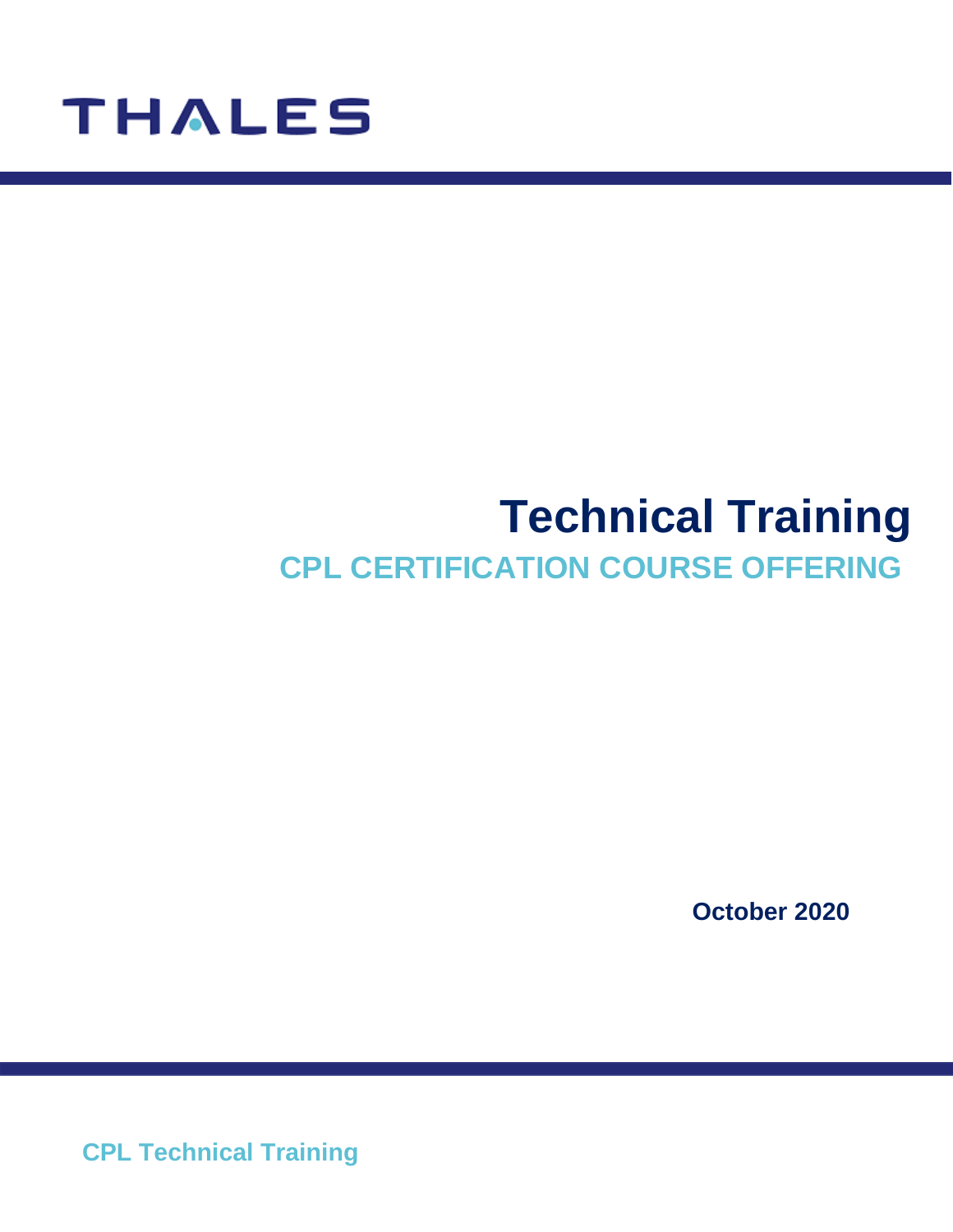# **CONTENTS**

| Thales CipherTrust Data Discovery and Classification (DDC) Certification Course12 |  |
|-----------------------------------------------------------------------------------|--|
|                                                                                   |  |
|                                                                                   |  |
|                                                                                   |  |
|                                                                                   |  |
|                                                                                   |  |
|                                                                                   |  |
|                                                                                   |  |
|                                                                                   |  |
|                                                                                   |  |

#### **CPL Technical Training Documentation**

Copyright @ 2020 Thales Group, All rights reserved. The information contained in this document is intended solely for your personal reference and for learning purposes. Such information is subject to change without notice, its accuracy is not guaranteed, and it may not contain all material information concerning publishes (the "Company"). The Company makes no representation regarding, and assumes no responsibility or liability for, the accuracy or<br>concerning Thales (the "Company"). The Company makes no representation re to various risks and which may change over time.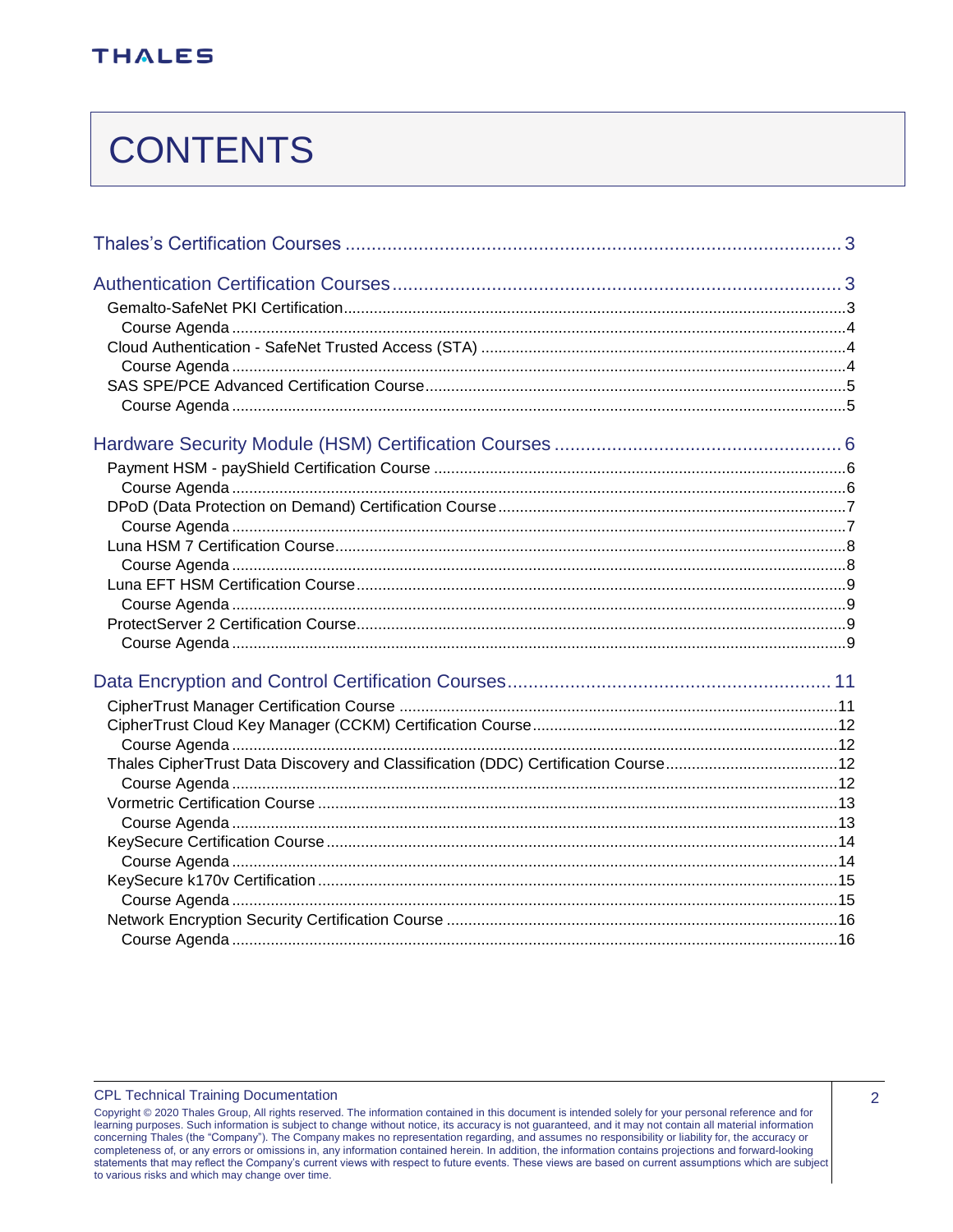# <span id="page-2-0"></span>Thales's Certification Courses

Thales's Cloud Protection and Licensing solutions allow organizations to enhance network access security, strengthen VPN security for remote access, protect data and keys on local and remote computers, as well as simplify password management and protection — all with the industry's broadest range of authenticators, management platforms, appliances and security applications.

For each product or solution, an introductory session is provided, followed by a guided lab session in which the student installs and configures the product(s). Certification is granted after completing the course and passing the relevant certification exam.

# <span id="page-2-1"></span>Authentication Certification Courses

The Authentication Certification courses provide students with all the tools needed to install and support the eToken product suite, SafeNet Trusted Access (STA) and SafeNet Authentication Service (SAS). As part of the curriculum, participants will learn how to integrate Thales's authentication products into existing environments and set up secure identity access solutions using these products.

These courses are designed to cover the most relevant topics related to the implementation and deployment of Thales's authentication solutions. The obtained knowledge is practiced and deepened through practical exercises in hands-on sessions.

## <span id="page-2-2"></span>Gemalto-SafeNet PKI Certification

The Thales-SafeNet PKI Certification Course is aligned with all of our PKI product releases and supported solutions.

This course focuses on Thales tokens, IDPrime MD smart cards, middleware and management systems. The course sessions cover:

- > SafeNet Authentication Client (SAC)
- vSEC:CMS and different authentication schemes.

Through the lab sessions, students will practice various security solutions, and certificate-based authentication, enrolling software and hardware authenticators, and more.

CPL Technical Training Documentation

Copyright © 2020 Thales Group, All rights reserved. The information contained in this document is intended solely for your personal reference and for learning purposes. Such information is subject to change without notice, its accuracy is not guaranteed, and it may not contain all material information concerning Thales (the "Company"). The Company makes no representation regarding, and assumes no responsibility or liability for, the accuracy or completeness of, or any errors or omissions in, any information contained herein. In addition, the information contains projections and forward-looking statements that may reflect the Company's current views with respect to future events. These views are based on current assumptions which are subject to various risks and which may change over time.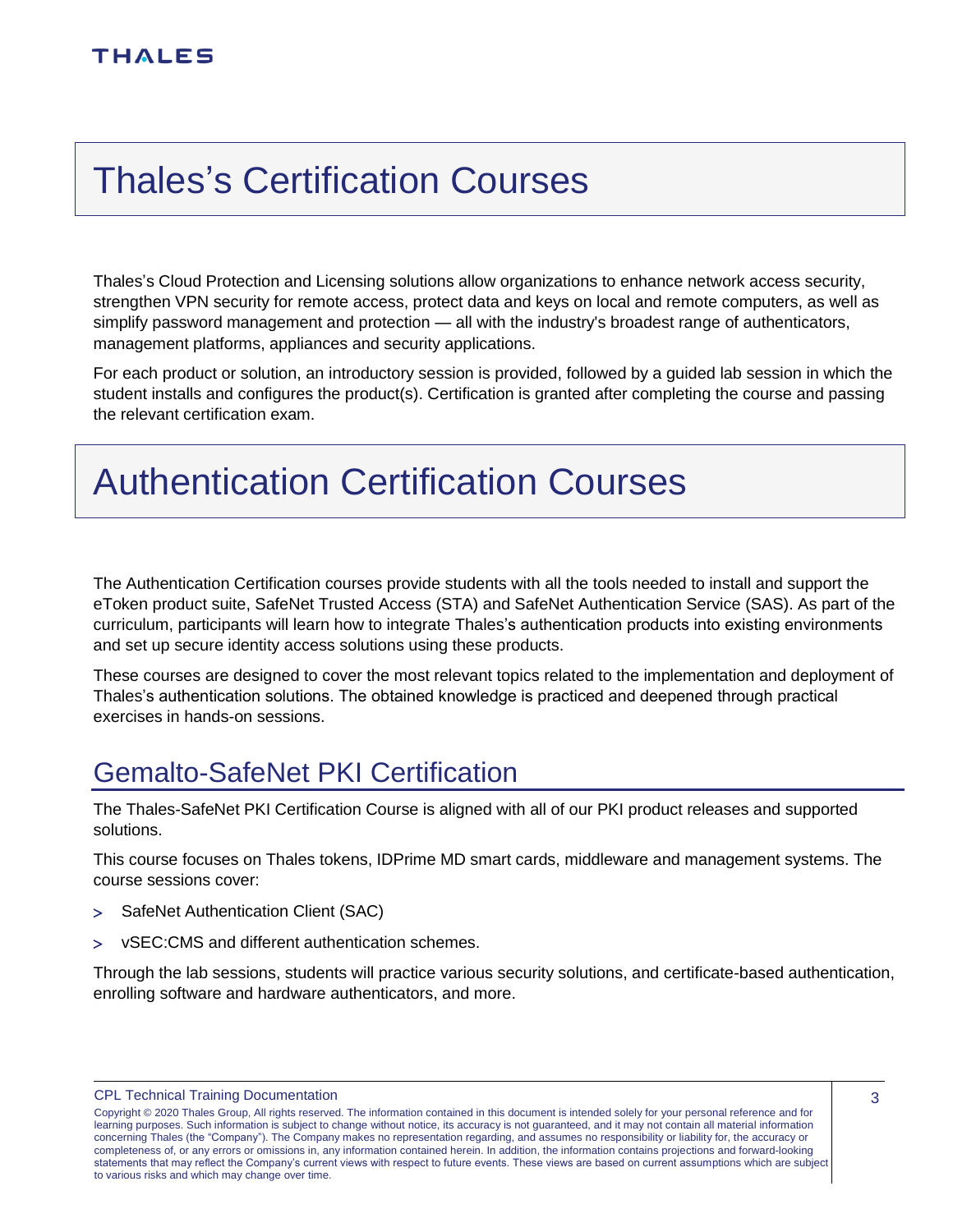#### <span id="page-3-0"></span>Course Agenda

- Authenticators (Smart cards and tokens complete offering including eToken 5300).
- SafeNet Authentication Client (SAC) implementation with USB tokens and new Thales smart cards.
- vSEC:CMS Extend training (Using the new Activation tool, SQL and HSM support, Enrolling certificates to smart card, installing and configuring the VSEC self-service, configuring and installing the VSEC virtual smart card)
- Authentication Log investigation
- Microsoft ADCS HSM implementation
- Pre-boot and disk encryption solutions (Hands-on for Microsoft Bit Locker)

### <span id="page-3-1"></span>Cloud Authentication - SafeNet Trusted Access (STA)

This three-day certification training is a comprehensive course focusing on our authentication server and our access management solutions provided as SafeNet Trusted Access (STA) services.

During the three-day training, students participate in theoretical discussion and lab sessions, while acquiring a practical understanding of how to deploy STA cloud services and manage the solution.

#### <span id="page-3-2"></span>Course Agenda

- > Solution Technical Overview
- On-boarding and Provisioning
- > Push OTP
- User Synchronization and Management
- > Provisioning
- > STA Console
- Authentication Agents
- Account Manager and Operator Roles
- Managing Token Policies
- Alerts and Reporting
- > Pre-authentication Rules
- Applications Integration with STA
- Access Management Policies

Copyright © 2020 Thales Group, All rights reserved. The information contained in this document is intended solely for your personal reference and for learning purposes. Such information is subject to change without notice, its accuracy is not guaranteed, and it may not contain all material information concerning Thales (the "Company"). The Company makes no representation regarding, and assumes no responsibility or liability for, the accuracy or completeness of, or any errors or omissions in, any information contained herein. In addition, the information contains projections and forward-looking statements that may reflect the Company's current views with respect to future events. These views are based on current assumptions which are subject to various risks and which may change over time.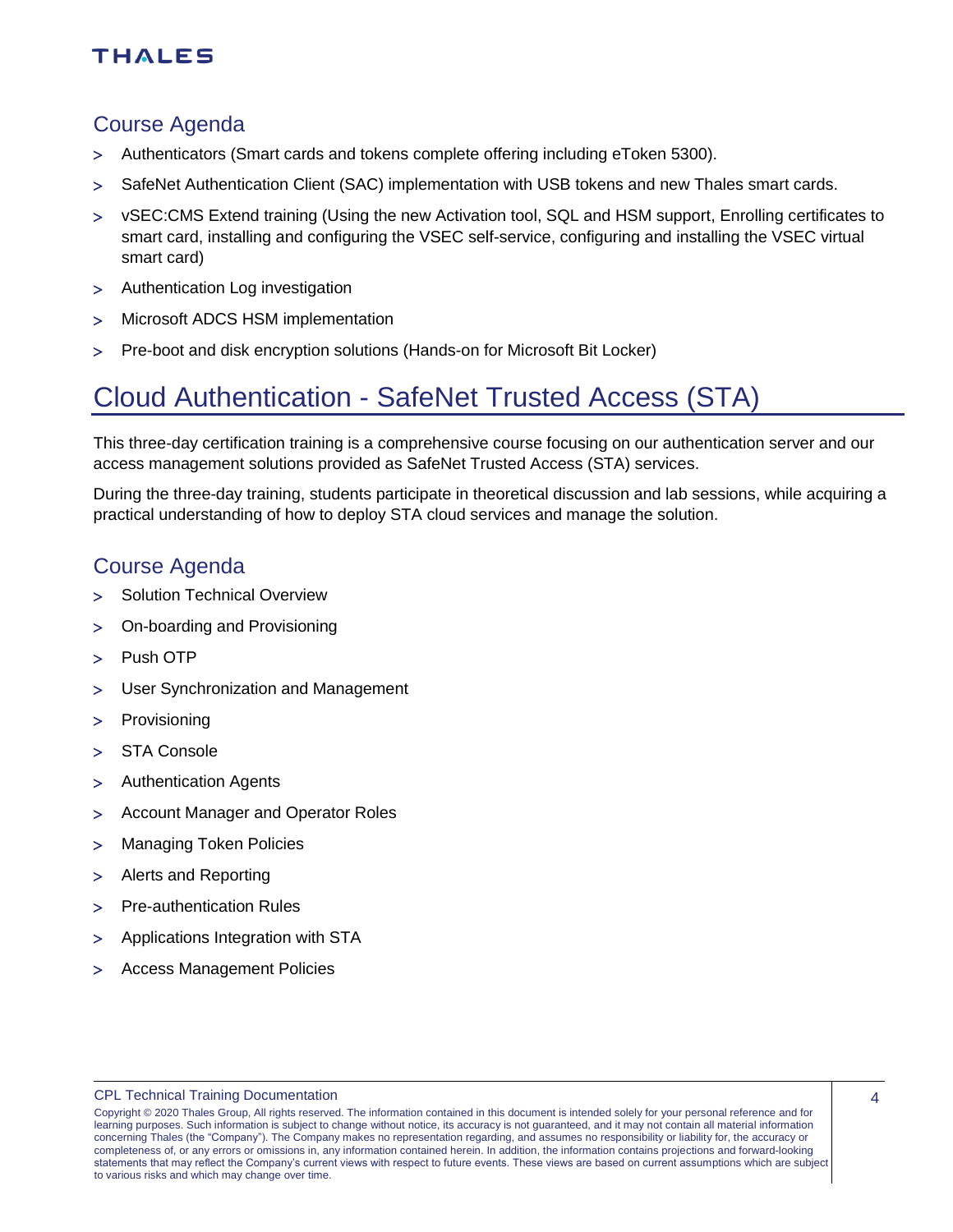### <span id="page-4-0"></span>SAS SPE/PCE Advanced Certification Course

The SAS SPE/PCE Certification Course is targeted at engineers who have completed the STA Cloud Authentication Certification course.

In this advanced, three-day training, students will focus on setting up the SAS PCE/SPE (on premise) server, organization and user management, solution integrations, server replication, and troubleshooting skills. The majority of this course consists of hands-on and lab practice.

### <span id="page-4-1"></span>Course Agenda

- > SAS SPE/PCE Server Installation
- Token Provisioning (focusing on the MobilePASS token)
- NPS Agent for RADIUS Authentication
- FreeRADIUS Server and Agent Setup
- LDAP Integration and Auto Provisioning Services
- PCE server Integration with ProtectServer HSM
- Management API Review
- > Server Management (Licensing, Allocation Handling, and more)
- Full High Availability Configuration (SAS HA Controller Service; Server Replication)

Copyright © 2020 Thales Group, All rights reserved. The information contained in this document is intended solely for your personal reference and for learning purposes. Such information is subject to change without notice, its accuracy is not guaranteed, and it may not contain all material information concerning Thales (the "Company"). The Company makes no representation regarding, and assumes no responsibility or liability for, the accuracy or completeness of, or any errors or omissions in, any information contained herein. In addition, the information contains projections and forward-looking statements that may reflect the Company's current views with respect to future events. These views are based on current assumptions which are subject to various risks and which may change over time.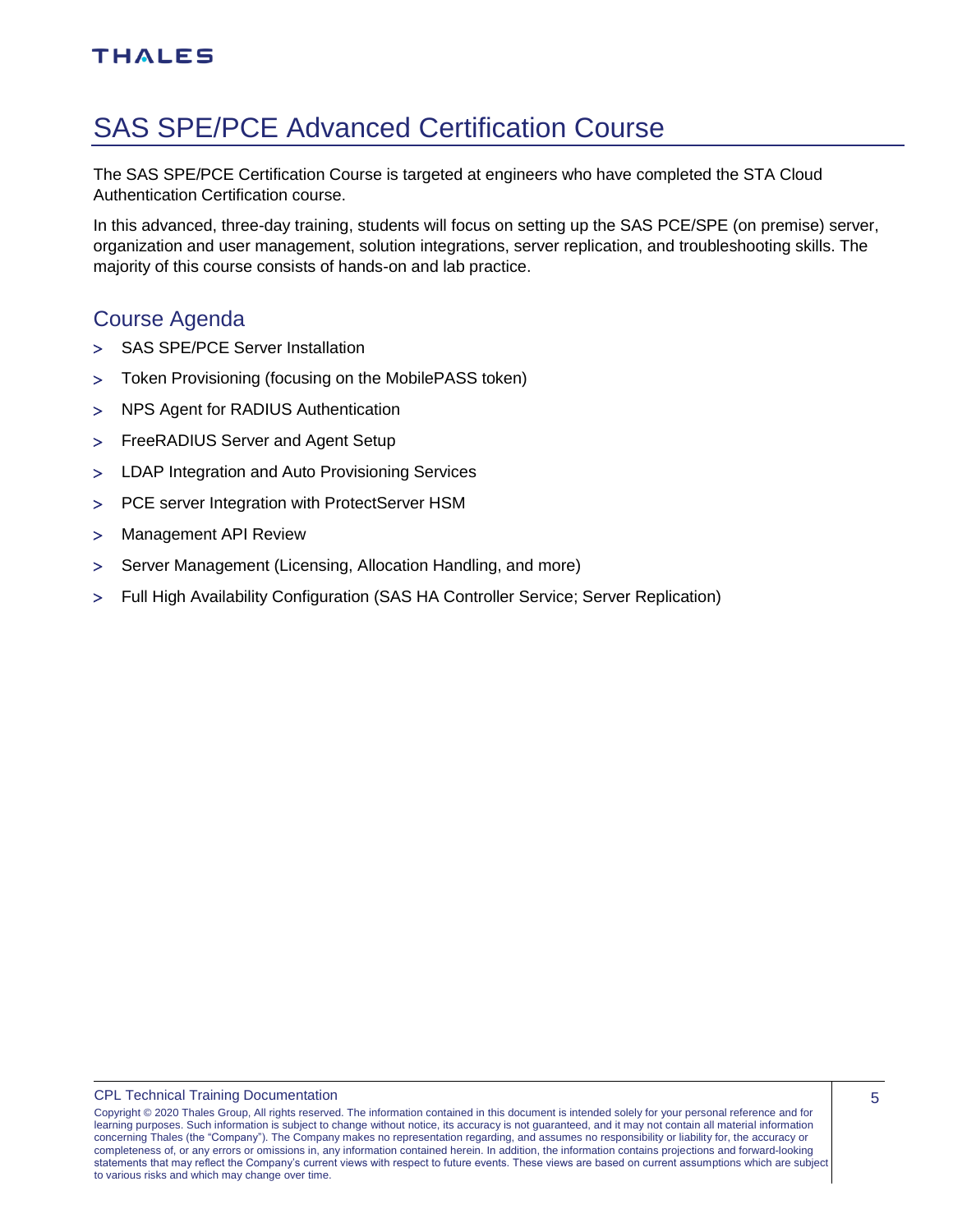# <span id="page-5-0"></span>Hardware Security Module (HSM) Certification **Courses**

Thales's Hardware Security Modules (HSMs) provide reliable protection for applications, transactions and information assets by securing cryptographic keys. HSMs are the fastest, most secure and easiest application security solution to integrate for enterprise and government organizations to achieve regulatory compliance, reduce the risk of legal liability and improve profitability.

### <span id="page-5-1"></span>Payment HSM - payShield Certification Course

The Thales payShield Certification Course is a classroom training that provides an overview of how the payShield 10000 hardware security module (HSM) is used in a banking environment.

A detailed understanding of how to operate the HSM and carry out key management duties.

In this training, students will develop the knowledge and practical skill needed to set up, deploy and maintain payShield Hardware Security Modules (HSMs) and maximize the value of these devices for your organization. In the hands-on sessions, you will master common installation and administration tasks that prepare you to set up, use and manage payShield HSM devices in your own environment - from taking the device out of the box to configuring a fully functional system. Topics include configuration, installation, key management, smart card management, disaster recovery and maintenance. payShield Manager & payShield Monitor are also part of this course.

This course is designed for system administrators and application developers with a basic understanding of cryptography and key management, this class covers the role played by the payShield family of payment HSMs in securing transactions for financial applications along with best practices for rolling out these devices in your organization.

### <span id="page-5-2"></span>Course Agenda

- > Payment World Introduction
- payShield HSM introduction
- > Product Basics
- > Product Configuration.
- payShield Manager
- Console Commands
- Client Configuration
- > Host Functions

#### CPL Technical Training Documentation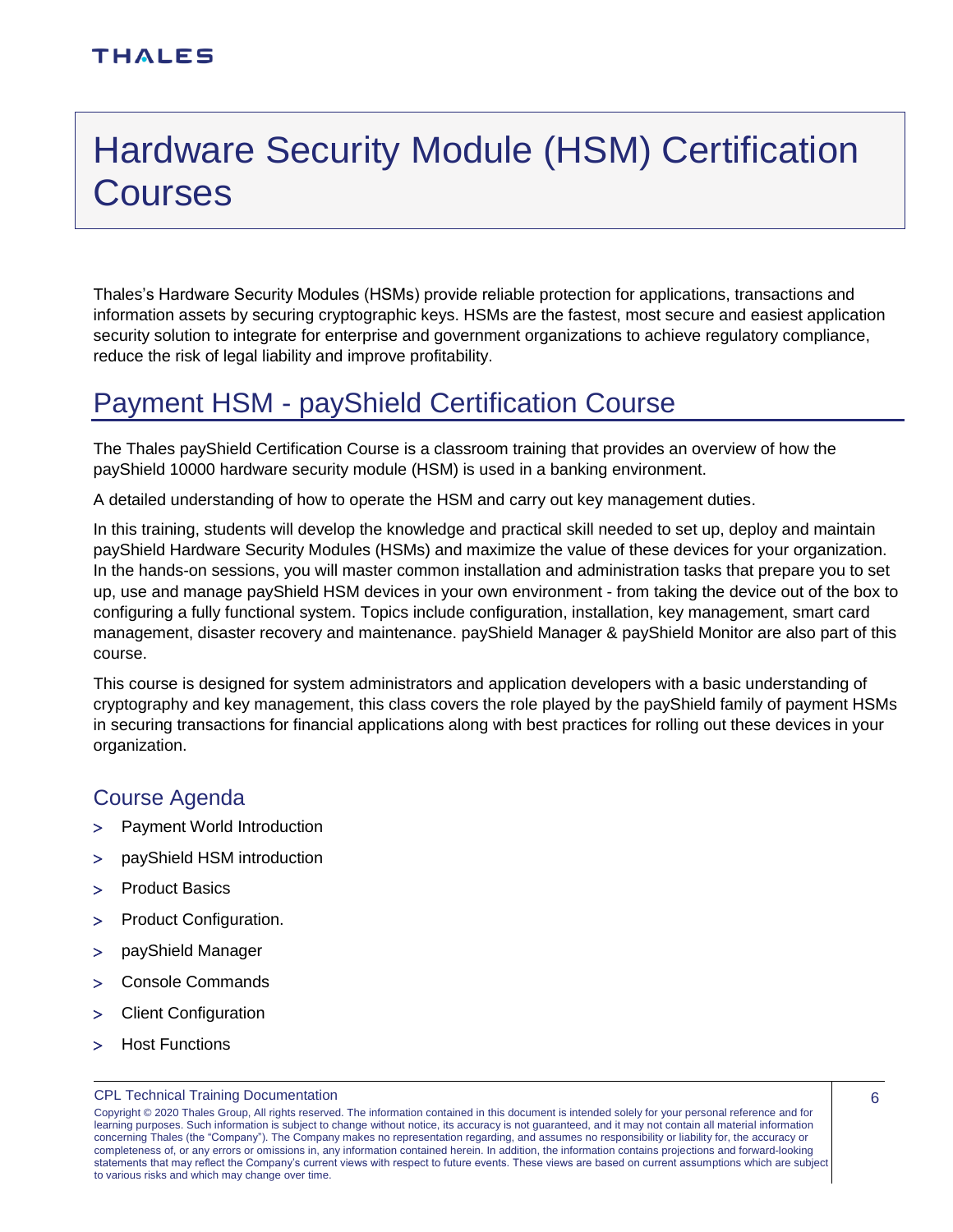- > Product Management
- > Product Monitoring
- > Magnetic Stripe and EMV Technology
- > HSM Use Cases

## <span id="page-6-0"></span>DPoD (Data Protection on Demand) Certification Course

The Data Protection on Demand (DPoD) certification course provides a full overview of the platform, whether you are a service provider or a local administrator for your organization. In this training you will learn about the DPoD marketplace, the different use cases, success stories and integrations supported by the platform.

The course also provides a deeper dive into the technology behind DPoD, showcasing the different mechanism for enabling advanced features such as high availability, backup, logging and user management. If you are interested in migrating existing cryptographic data to or from DPoD you will find the necessary information in this training as well.

This certification course also includes various labs for different user roles to help you better understand the operation and maintenance revolving around the DPoD platform.

### <span id="page-6-1"></span>Course Agenda

- > Introduction to the DPoD platform
- > Detailed use cases
- Client configuration
- Roles in DPoD
- > Product operation & configuration

Copyright © 2020 Thales Group, All rights reserved. The information contained in this document is intended solely for your personal reference and for learning purposes. Such information is subject to change without notice, its accuracy is not guaranteed, and it may not contain all material information concerning Thales (the "Company"). The Company makes no representation regarding, and assumes no responsibility or liability for, the accuracy or completeness of, or any errors or omissions in, any information contained herein. In addition, the information contains projections and forward-looking statements that may reflect the Company's current views with respect to future events. These views are based on current assumptions which are subject to various risks and which may change over time.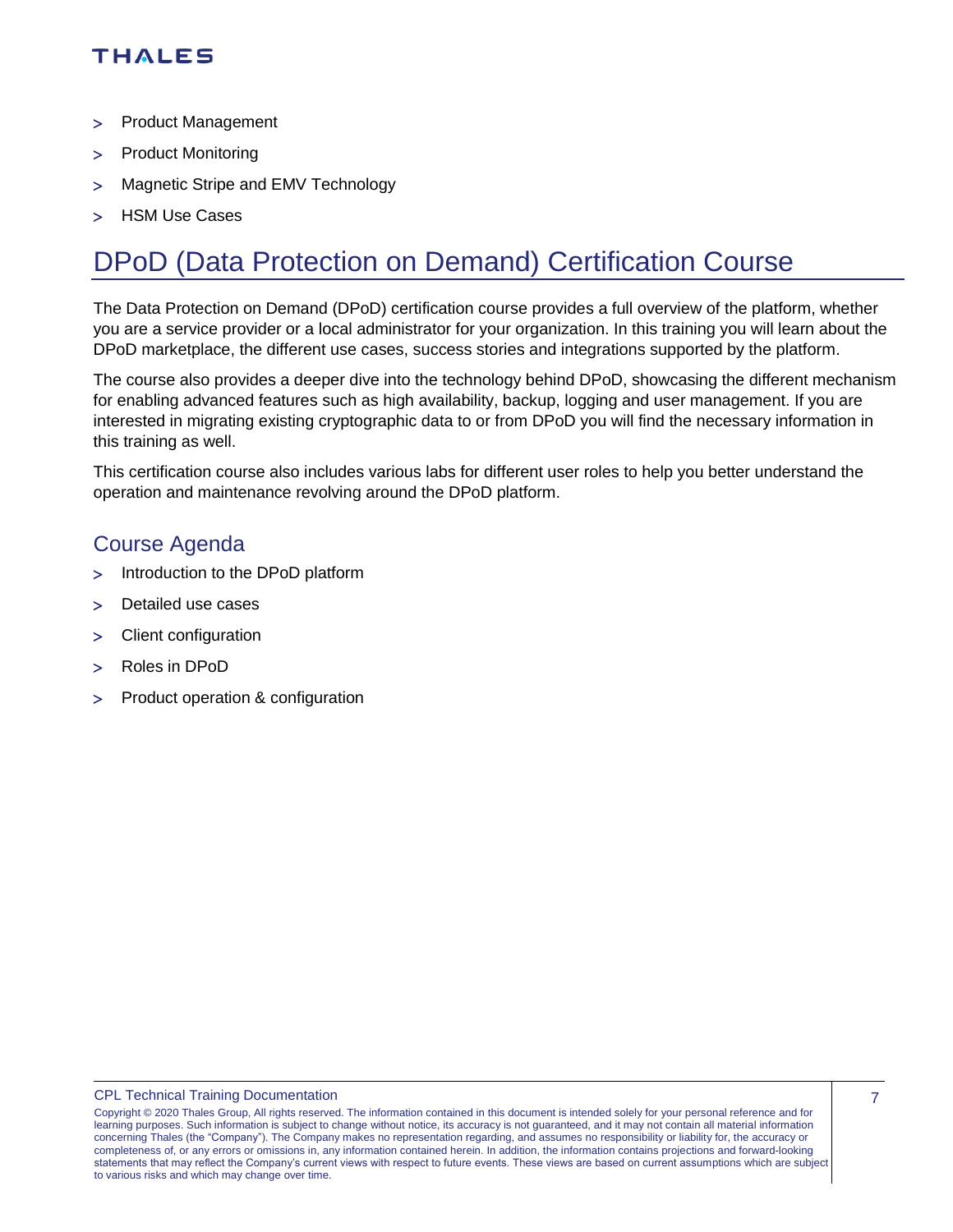## <span id="page-7-0"></span>Luna HSM 7 Certification Course

The Luna HSM 7 Certification course focuses on the main HSM types in use, and in particular, the SafeNet Luna Network HSM 7. The theoretical part of this course focuses on product description, solution architecture, deployment, and maintenance, while the practical sessions include product administration, integration, and troubleshooting. These are all hands-on sessions in which a Luna 7 HSM is installed and configured to demonstrate a working solution. Certification is granted after completing the course and passing the relevant certification exam.

#### <span id="page-7-1"></span>Course Agenda

- > Hardware Security Modules Overview
- Luna Product Family Overview
- > Device Offering
- Order Information and Licensing
- Common Use Cases
- > Device Architecture
- Usage Schemes
- > Troubleshooting
- > System Configuration
- Client Configuration
- > High Availability
- Migration Methods
- > Backup Methods
- > Audit and Logging
- > HSM Tools
- Functionality Modules
- > APIs

Copyright © 2020 Thales Group, All rights reserved. The information contained in this document is intended solely for your personal reference and for learning purposes. Such information is subject to change without notice, its accuracy is not guaranteed, and it may not contain all material information concerning Thales (the "Company"). The Company makes no representation regarding, and assumes no responsibility or liability for, the accuracy or completeness of, or any errors or omissions in, any information contained herein. In addition, the information contains projections and forward-looking statements that may reflect the Company's current views with respect to future events. These views are based on current assumptions which are subject to various risks and which may change over time.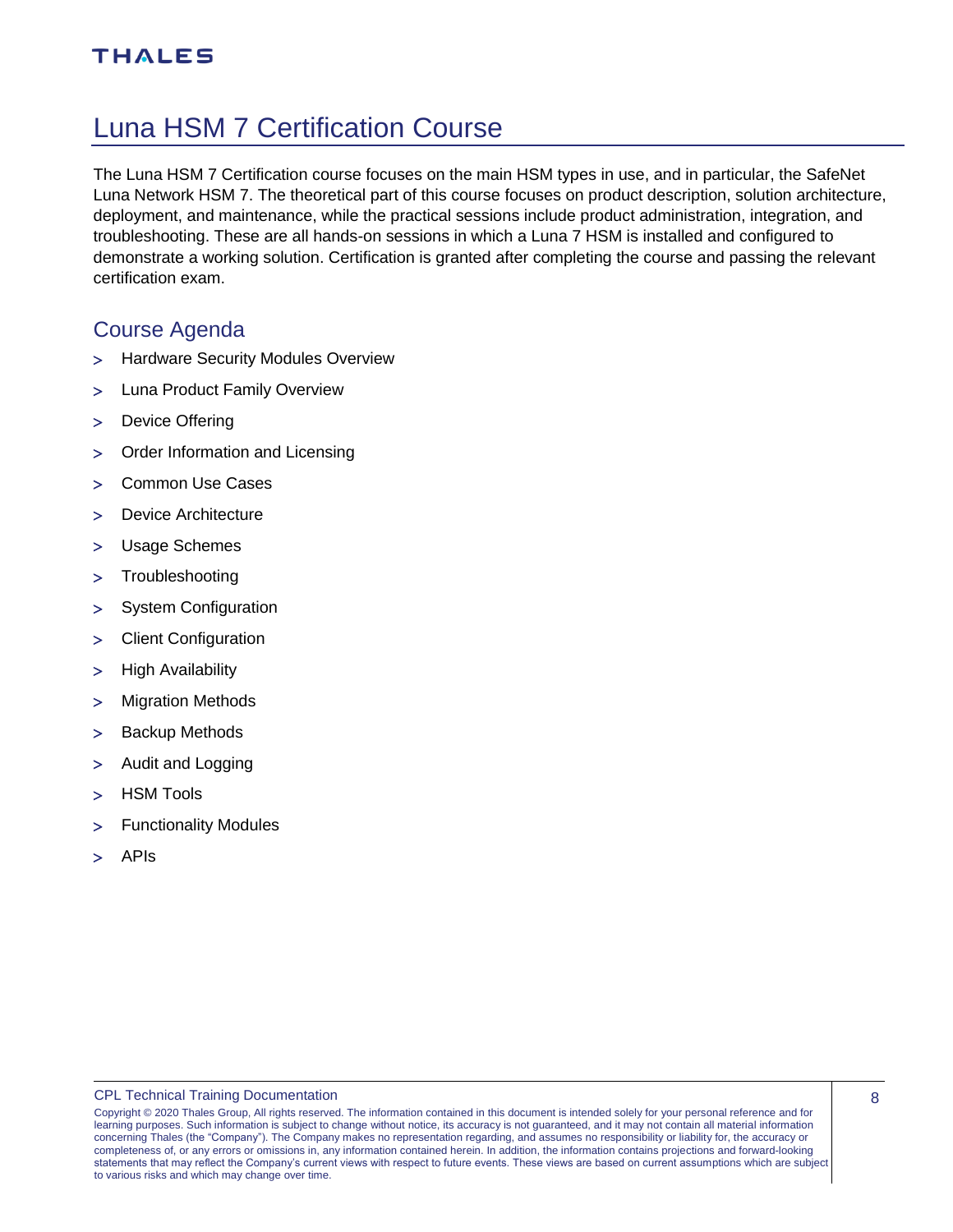## <span id="page-8-0"></span>Luna EFT HSM Certification Course

The Luna EFT HSM provides FIPS 140-2 Level 3-certified physical and logical protection to the cryptographic keys used to secure financial transactions. As a PCI-certified HSM, Luna EFT adheres to the highest level of security in the industry.

This course provides the student with the basics needed to install and integrate a Luna EFT HSM, as well as practical exercises in hands-on sessions. The course focuses on the setup of the Luna EFT appliance, EMV regulations support, and advanced options.

### <span id="page-8-1"></span>Course Agenda

- > Introduction to the World of Electronic Payments
- Transaction Processing and Card Issuance
- > Magnetic Stripe and EMV Technology
- Point-to-Point Encryption (P2PE) Overview (Derived Unique Key Per Transaction (DUKPT))
- Global Platforms
- Hands-on Labs (including writing and executing scripts to simulate a real-world environment)

### <span id="page-8-2"></span>ProtectServer 2 Certification Course

The ProtectServer 2 certification course is targeted towards an audience eager to learn how to work with Thales's ProtectServer platform. Starting from basic configuration and administration and building your way up to understand how to perform more complex operations and integrations, along with learning about and experimenting with functionality modules (Note: this training does not cover coding tutorials on how to build FMs). You will learn more about the eco-system the ProtectServer lives in, how to operate the different toolkits for various environments (C, Microsoft, etc) as well as experience the simulation platform of ProtectServer.

### <span id="page-8-3"></span>Course Agenda

- > ProtectServer Overview
- > Device Offering
- Order Information and Licensing
- Common Use Cases
- Device Architecture
- Usage Schemes
- > Troubleshooting
- System Installation and Configuration
- > Basic Configuration

Copyright © 2020 Thales Group, All rights reserved. The information contained in this document is intended solely for your personal reference and for learning purposes. Such information is subject to change without notice, its accuracy is not guaranteed, and it may not contain all material information concerning Thales (the "Company"). The Company makes no representation regarding, and assumes no responsibility or liability for, the accuracy or completeness of, or any errors or omissions in, any information contained herein. In addition, the information contains projections and forward-looking statements that may reflect the Company's current views with respect to future events. These views are based on current assumptions which are subject to various risks and which may change over time.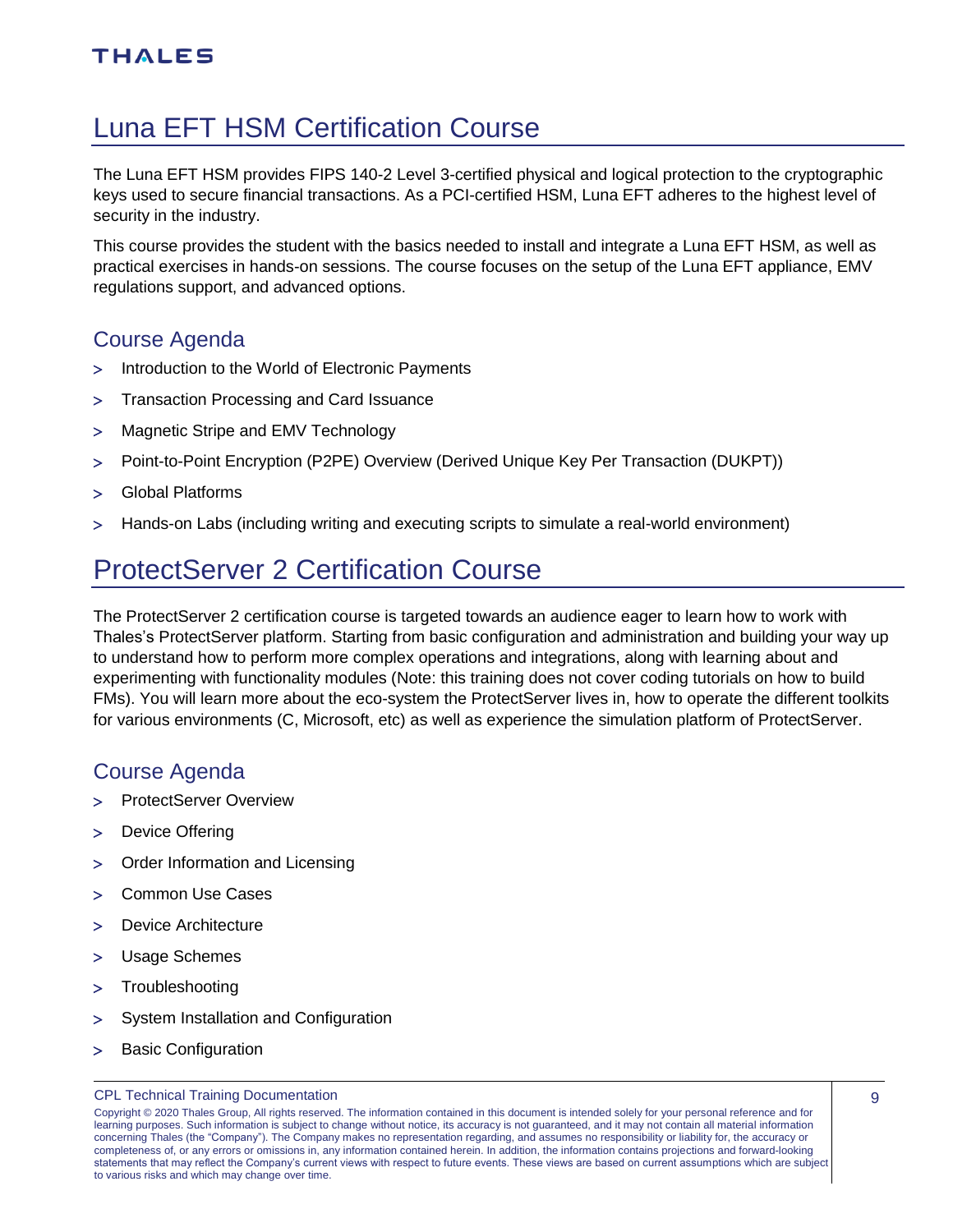- > High Availability
- > Backup Methods
- > Audit and Logging
- > HSM Tools
- Functionality Modules

CPL Technical Training Documentation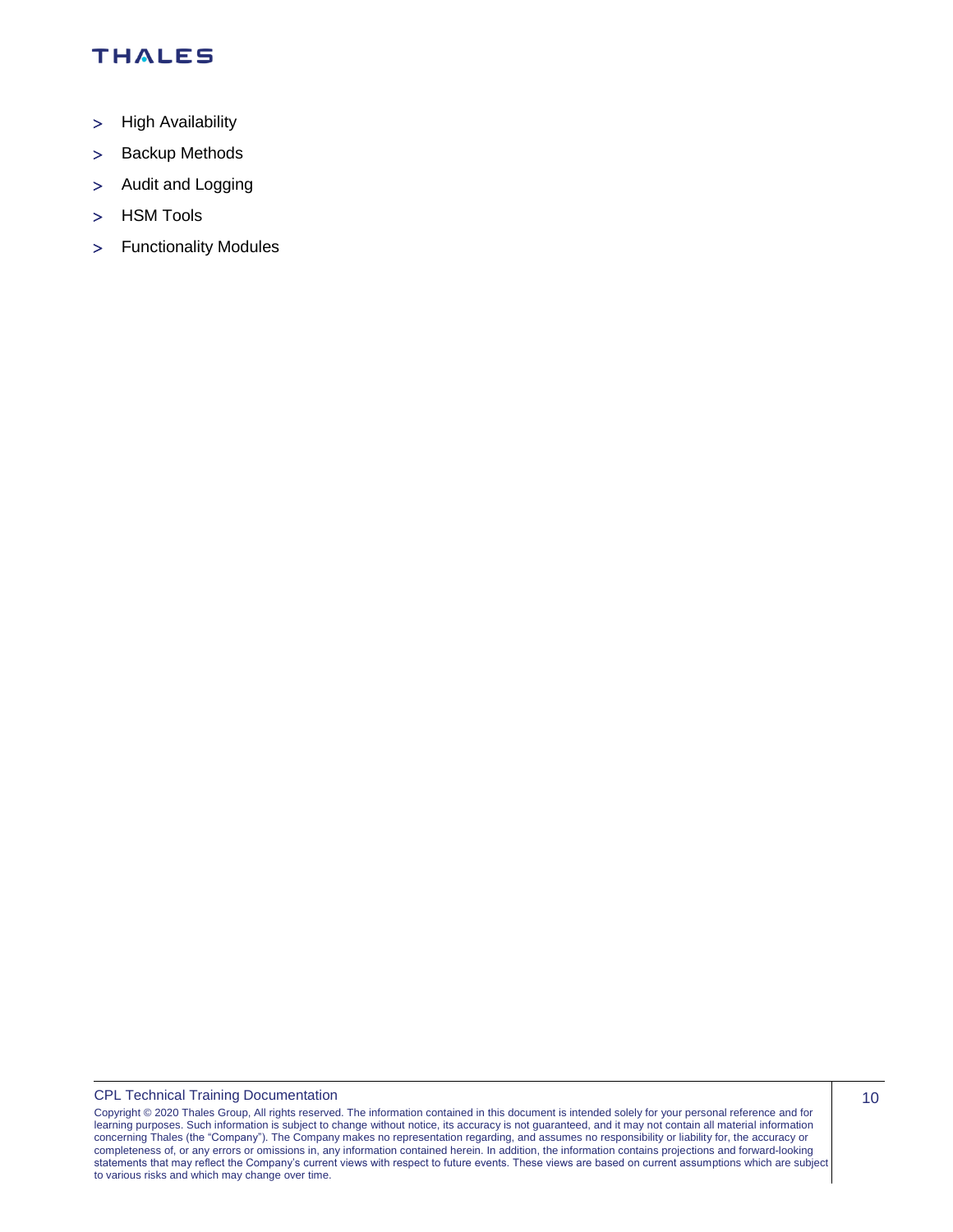# <span id="page-10-0"></span>Data Encryption and Control Certification **Courses**

Thales's Data Encryption and Control solutions focus on data - providing persistent protection of sensitive data throughout its lifecycle, wherever it resides.

Information is protected at every moment - when it is created by an employee on a company laptop, shared with a business partner via email, stored in an enterprise database, processed by an application, or accessed by a field employee on a mobile device. Security extends from the data center and cloud computing environment to desktops, laptops, mobile devices, and removable media. Even if a device is lost, stolen, or misappropriated, its data remains protected from all unauthorized users.

Thales KeySecure appliances are at the heart of all Thales data encryption and control solutions, using hardware-based encryption or a virtual-based solution for cloud environments. KeySecure appliances deliver the highest level of data security available in a commercial solution, covering the broadest variety of data types. KeySecure offers a unified platform with data encryption and granular access control capabilities that can be applied to databases, applications, mainframe environments, and individual files. By providing centralized management of keys, policies, logging, auditing, and reporting functions, KeySecure simplifies management, helps ensure regulatory compliance, and maximizes security.

### <span id="page-10-1"></span>CipherTrust Manager Certification Course

The Thales CipherTrust Manager is built on prevailing cloud-based technologies, providing a cloud friendly, key management solution. It employs a REST interface and a micro service based architecture, allowing for easy deployment and scalability within your environment. With this new architecture, the CipherTrust Manager simplifies administration, helps ensure compliance, and maximizes security by providing centralized management of keys, policies, and essential functions.

Thales CipherTrust Manager offers key management capabilities that can be integrated with virtually any commercial encryption product. Supported technologies include:

- > SafeNet Luna Network HSM and AWS HSM partitions
- Application encryption
- Database encryption, including native database encryption

File and storage level encryption solutions

The CipherTrust Manager supports a wide range of open standard cryptographic interfaces, including PKCS #11, JCE, and .NET. The CipherTrust Manager also supports the Key Management Interoperability Protocol (KMIP). Further, customers and partners can take advantage of SafeNet's REST interface to develop their own custom software utilizing the enterprise key management functionality of the CipherTrust Manager.

CPL Technical Training Documentation

Copyright © 2020 Thales Group, All rights reserved. The information contained in this document is intended solely for your personal reference and for learning purposes. Such information is subject to change without notice, its accuracy is not guaranteed, and it may not contain all material information concerning Thales (the "Company"). The Company makes no representation regarding, and assumes no responsibility or liability for, the accuracy or completeness of, or any errors or omissions in, any information contained herein. In addition, the information contains projections and forward-looking statements that may reflect the Company's current views with respect to future events. These views are based on current assumptions which are subject to various risks and which may change over time.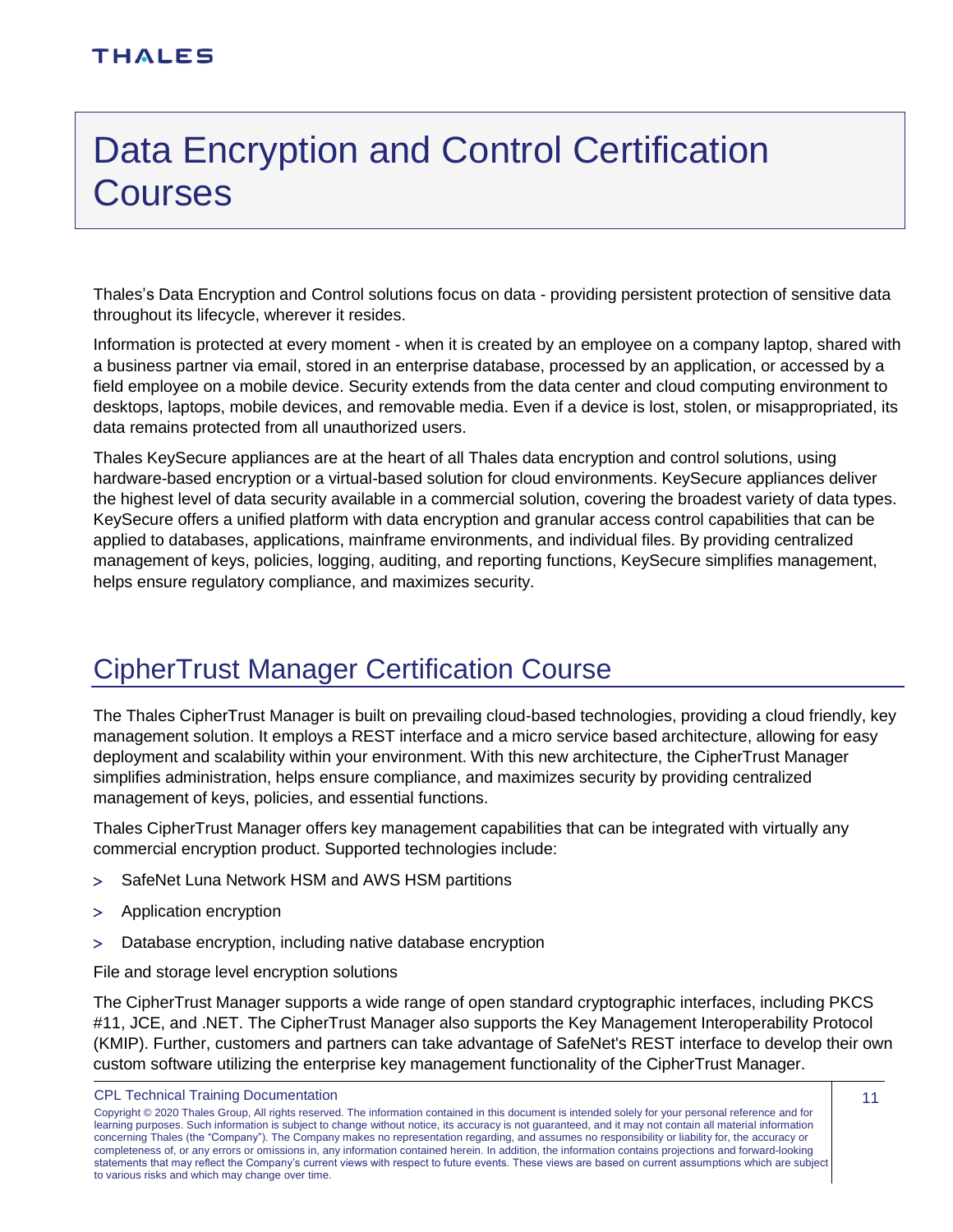# <span id="page-11-0"></span>CipherTrust Cloud Key Manager (CCKM) Certification Course

This course focuses on the BYOK (Bring Your Own Key), key backup, and key life cycle management solutions for enterprises and organizations that want to have more controls on their keys in cloud services and integration with multiple cloud services, like Azure, AWS, and Salesforce.com.

In this course, students will learn the basic configurations required to integrate DSM with the CCKM. Which requires, basic network configurations, domain and user creation.

With this student will get an idea about how the "keys", are managed within the DSM and uploaded to the cloud using CCKM interface. The keys then further used in the cloud after replacing the native keys. Since the encryption keys are managed on the DSM appliance they are never exposed to any administrator or user - and are managed by the admin accounts created in CCKM.

### <span id="page-11-1"></span>Course Agenda

- Creating an native AWS KMS Key (from S3 context)
- Enabling an existing AWS KMS Key from CCKM
- Creating a native AWS Key (AWS KMS CMK Key)
- Creating a CCKM Key (EXTERNAL CMK Key)
- Uploading a CCKM Key into AWS
- > Rotating a CCKM Key
- > Deleting a CCKM Key
- > Applying a CMK to a AWS Service
- AWS CLI useful commands

## <span id="page-11-2"></span>Thales CipherTrust Data Discovery and Classification (DDC) Certification Course

Thales CipherTrust Data Discovery and Classification (Thales DDC) enables organizations to find sensitive data on cloud storage, databases, structured data, file shares, unstructured data, on-premise datacenters, and big data. DDC can discover and classify discovered data, and offer an automatic data remediation dashboard.

<span id="page-11-3"></span>This course also includes self-paced lab sessions in which the student will install and configure the products.

### Course Agenda

- > Basic configuration of DDC
- Configuration of Ambari

#### CPL Technical Training Documentation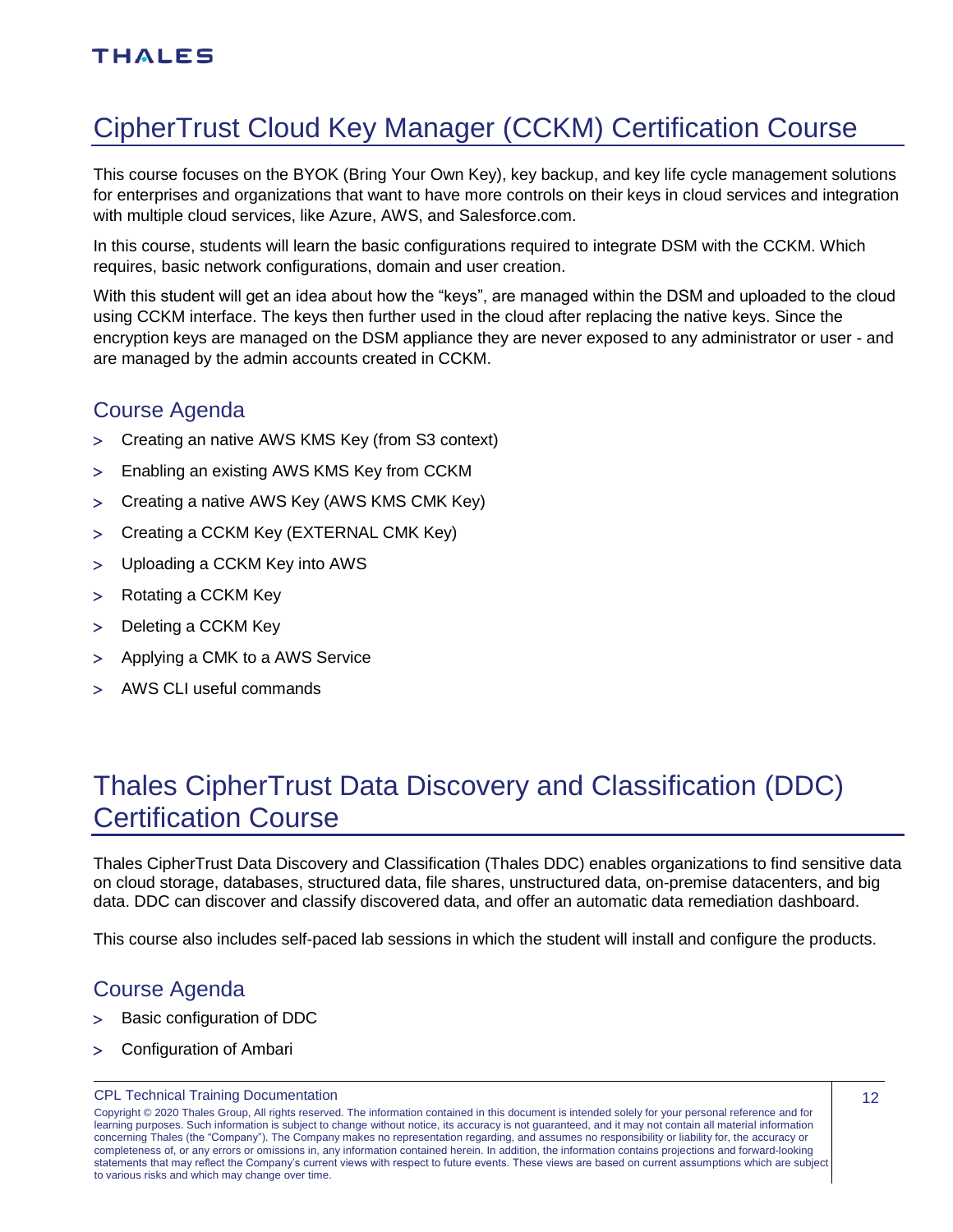- Installation and integration of Windows and Linux agent with the Keysecure
- > Keysecure integration with DDC
- > Adding data stores
- Creating / using Classification Profiles.
- > Running scans.
- > Generating reports

## <span id="page-12-0"></span>Vormetric Certification Course

The Vormetric Data Security Manager (DSM) and Vormetric Transparent Encryption (VTE) Certification course incorporates theoretical domain knowledge, as well as labs application guidelines, centering around the heart of Vormetric Data Security Platform products.

In this course, students will learn how the DSM creates, stores and manages the encryption keys that protect data, allows administrators to specify data access policies, administer DSM users and logical domains, generate usage reports, register new hosts, access security logs, manage third-party keys, digital certificates, and more.

### <span id="page-12-1"></span>Course Agenda

- Vormetric Solution Overview
- DSM and VTE Product Overview
- Users and Security Domains
- Policies and Keys for Transparent Encryption
- > Securing Big Data
- > Bring Your Own Key to the Cloud

The Vormetric Encryption solution consists of two major components:

- Vormetric Data Security Manager
- Vormetric Encryption Expert Agents

The flexibility and scalability of the Vormetric Encryption design stems from its separation of the Data Security Manager from the Encryption Expert Agents. The Data Security Manager provides centralized administration of encryption keys and data security policies, while the Encryption Expert Agents provide protection of structured and unstructured data stores that can include database and file server files, folders, documents, image scans, voice recordings, logs, and more.

CPL Technical Training Documentation

Copyright © 2020 Thales Group, All rights reserved. The information contained in this document is intended solely for your personal reference and for learning purposes. Such information is subject to change without notice, its accuracy is not guaranteed, and it may not contain all material information concerning Thales (the "Company"). The Company makes no representation regarding, and assumes no responsibility or liability for, the accuracy or completeness of, or any errors or omissions in, any information contained herein. In addition, the information contains projections and forward-looking statements that may reflect the Company's current views with respect to future events. These views are based on current assumptions which are subject to various risks and which may change over time.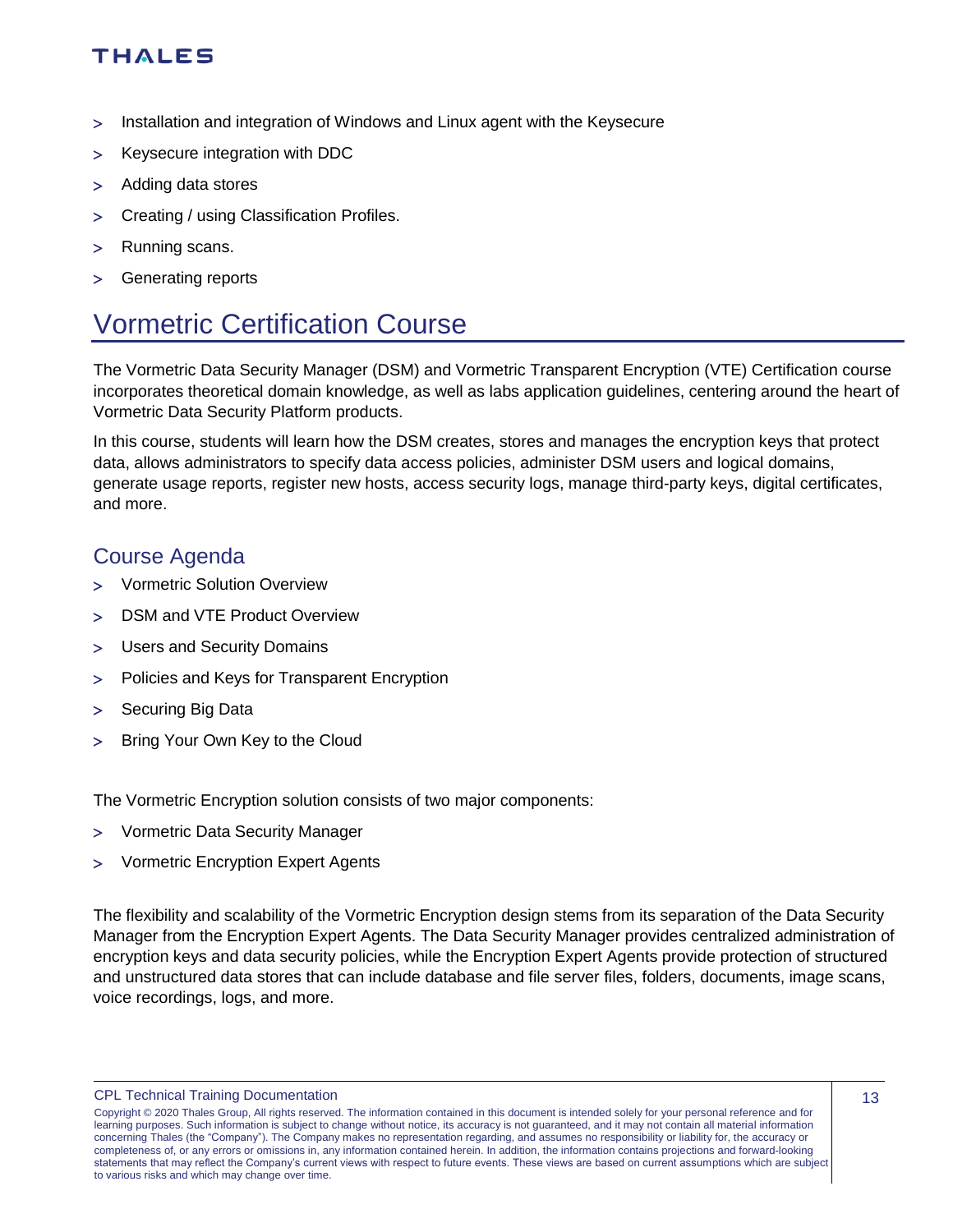# <span id="page-13-0"></span>KeySecure Certification Course

The KeySecure Certification course concentrates on Thales's KeySecure product suite, in particular, the available appliances, key and policy management and an overview of the solutions for databases, applications, and file servers.

In this three-day advanced course, students will focus on data center protection, including data center encryption, available appliances and integration with databases, applications and file system types.

Throughout the course the student will achieve a deep understanding of key and policy management and the process of database record encryption, encryption at the application layer and file encryption using the KeySecure solution.

The instructor will provide a feature overview and in depth technical analysis for each product and solution. This session is followed by a guided lab session in which the student will install and configure the products.

### <span id="page-13-1"></span>Course Agenda

- > KeySecure Product Family Overview
- KeySecure Solution and Key and Policy Management
- Overview of Data Center and Endpoint Solution Suites
- > Solution Integration
- Physical and Virtual Appliances
- > KeySecure Licensing
- > KeySecure Database Encryption
- ProtectDB and KeySecure for Database Security
- > Database Encryption Process
- Use Cases for Database Encryption
- > KeySecure Application Encryption
- > ProtectApp and KeySecure for Application Security
- Application Encryption Processes
- Use Cases for Application Encryption
- > KeySecure File Encryption
- > ProtectFile and KeySecure for File Server Encryption
- Understanding Access Policies
- Use Cases for File Servers
- Tokenization Solution
- > The need for Tokenization

#### CPL Technical Training Documentation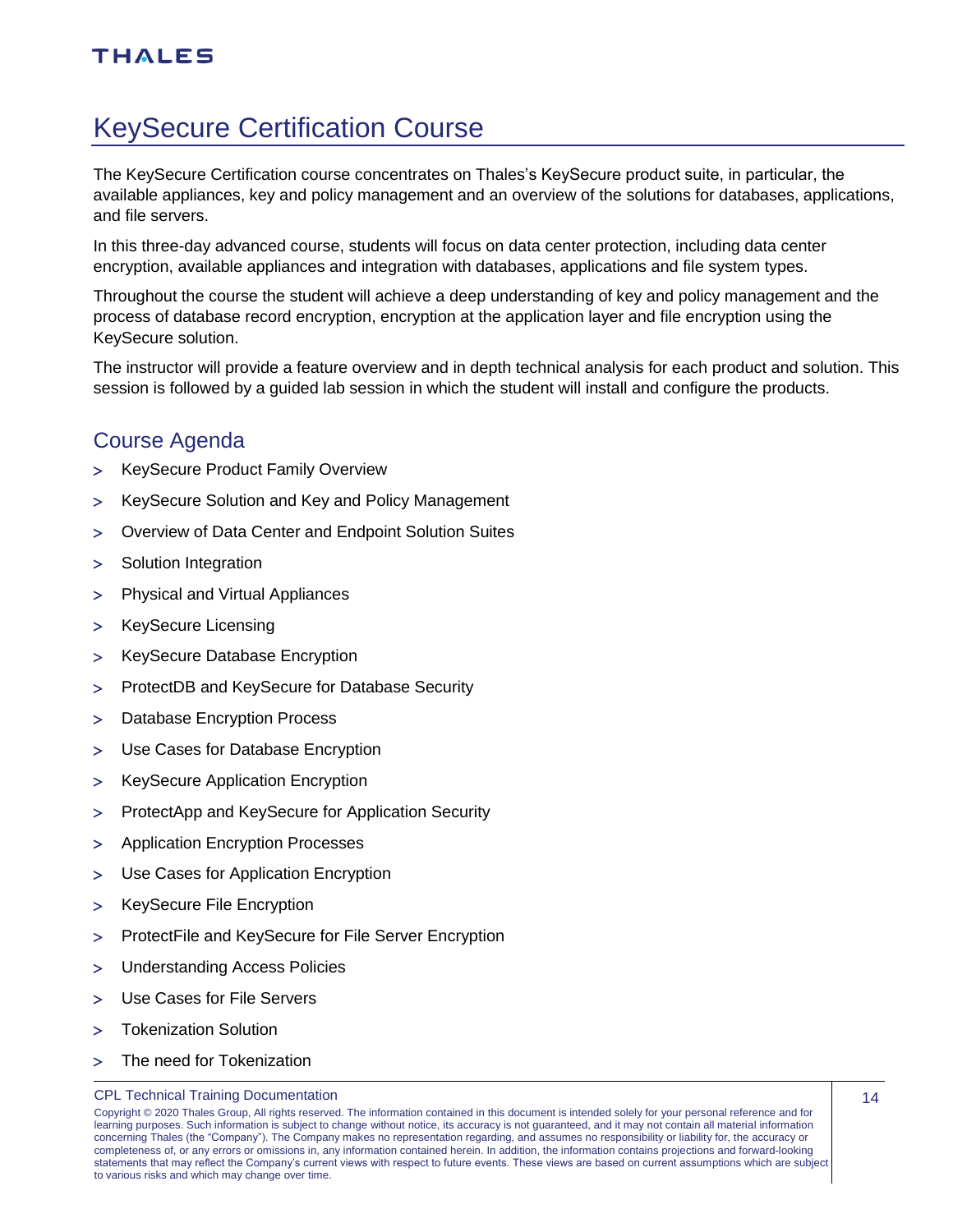- > Tokenization Vs Encryption
- > Secure Vaultless Tokenization

### <span id="page-14-0"></span>KeySecure k170v Certification

Thales's next generation SafeNet Virtual KeySecure product is the k170v model built on prevailing cloud-based technologies. The 170v provides a cloud friendly, key management solution with a REST interface and microservices based architecture. The k170v has been built to easily deploy and scale in a variety of enterprise environments.

This course focuses on the Thales k170v and the use and integration of all Thales connectors. The course sessions cover SafeNet k170v, ProtectApp, ProtectDB, Protect File, Tokenization manager.

Throughout the lab sessions, students will practice various security solutions and encryption based solutions in order to protect any sensitive data in a physical environment or cloud based environment.

**Note:** This course will be available until the CipherTrust Manager Certification Course is released.

#### <span id="page-14-1"></span>Course Agenda

- > Keysecure Overview, Product history, new features and design
- Dockers containers, Micro services
- REST API's, ksctl
- k170s Installation and configuration
- Advanced Administration, Advanced Features Bluetooth solutions
- ProtectApp, ProtectDB, Protect File, Tokenization manager installation and configuration

Copyright © 2020 Thales Group, All rights reserved. The information contained in this document is intended solely for your personal reference and for learning purposes. Such information is subject to change without notice, its accuracy is not guaranteed, and it may not contain all material information concerning Thales (the "Company"). The Company makes no representation regarding, and assumes no responsibility or liability for, the accuracy or completeness of, or any errors or omissions in, any information contained herein. In addition, the information contains projections and forward-looking statements that may reflect the Company's current views with respect to future events. These views are based on current assumptions which are subject to various risks and which may change over time.